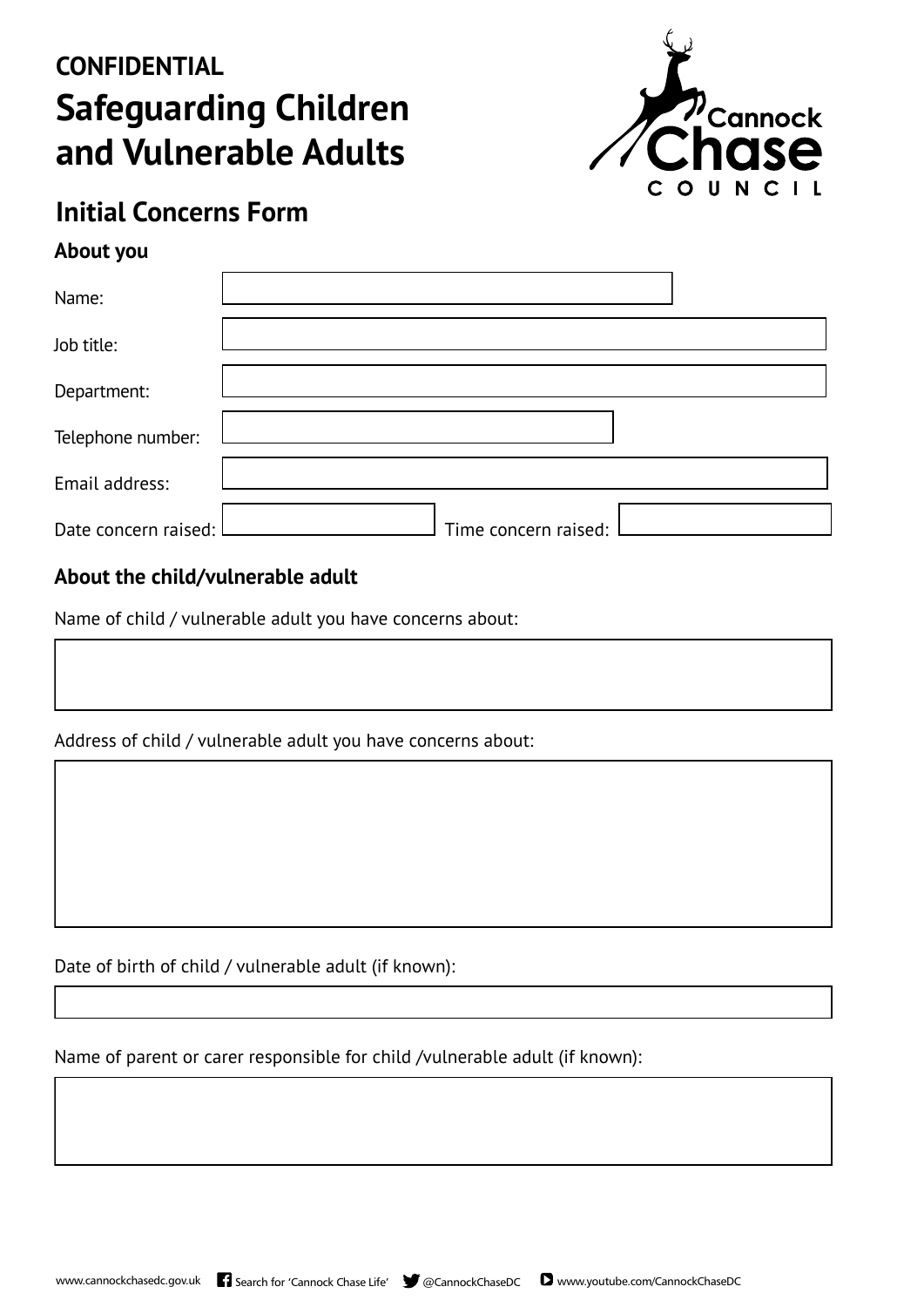#### **Nature of your concern**

(Please include as much detail as possible - Nature of concern, description of visible injuries, observations and what the child or vulnerable adult said):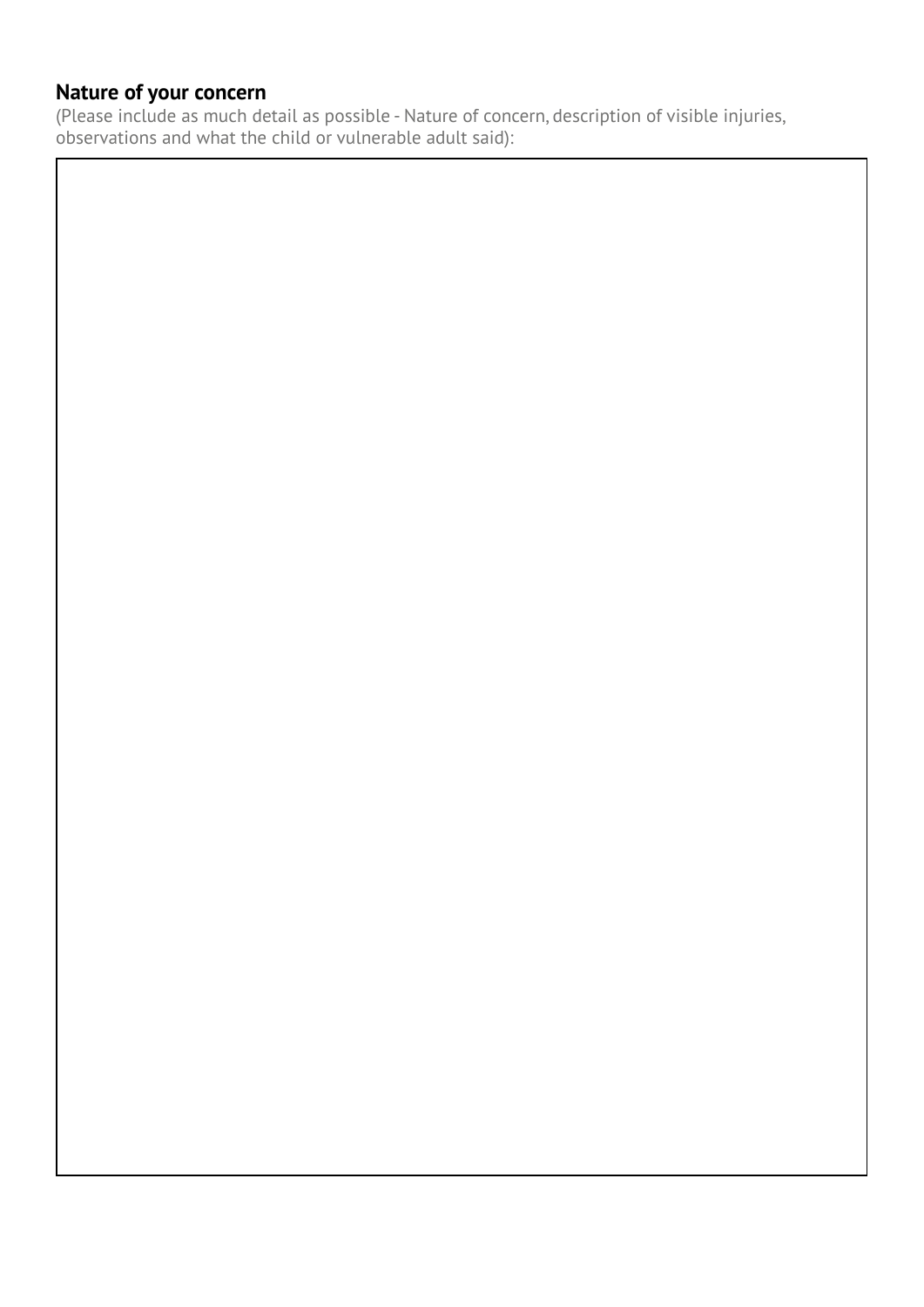#### **Action you have taken**

What you have done with the concern? e.g. reported to Police, passed to First Response etc. Include name and contact details of Officer/Social Worker to whom you have reported this matter:

| $ $ Date action taken: $ $<br>Signature: |
|------------------------------------------|

Reference number if applicable:

The information that you have provided on this form will be used by Cannock Chase Council, who are the data controller, for safeguarding both vulnerable adults and children. We will only share your information, when necessary and where the law allows, with agencies involved in the processing of safeguarding referrals or where the law otherwise requires or allows us to do so. For further information, please see www.cannockchasedc.gov.uk/PrivacyNotice

> Please complete the form 'In Confidence' and email to: **safeguarding@cannockchasedc.gov.uk**